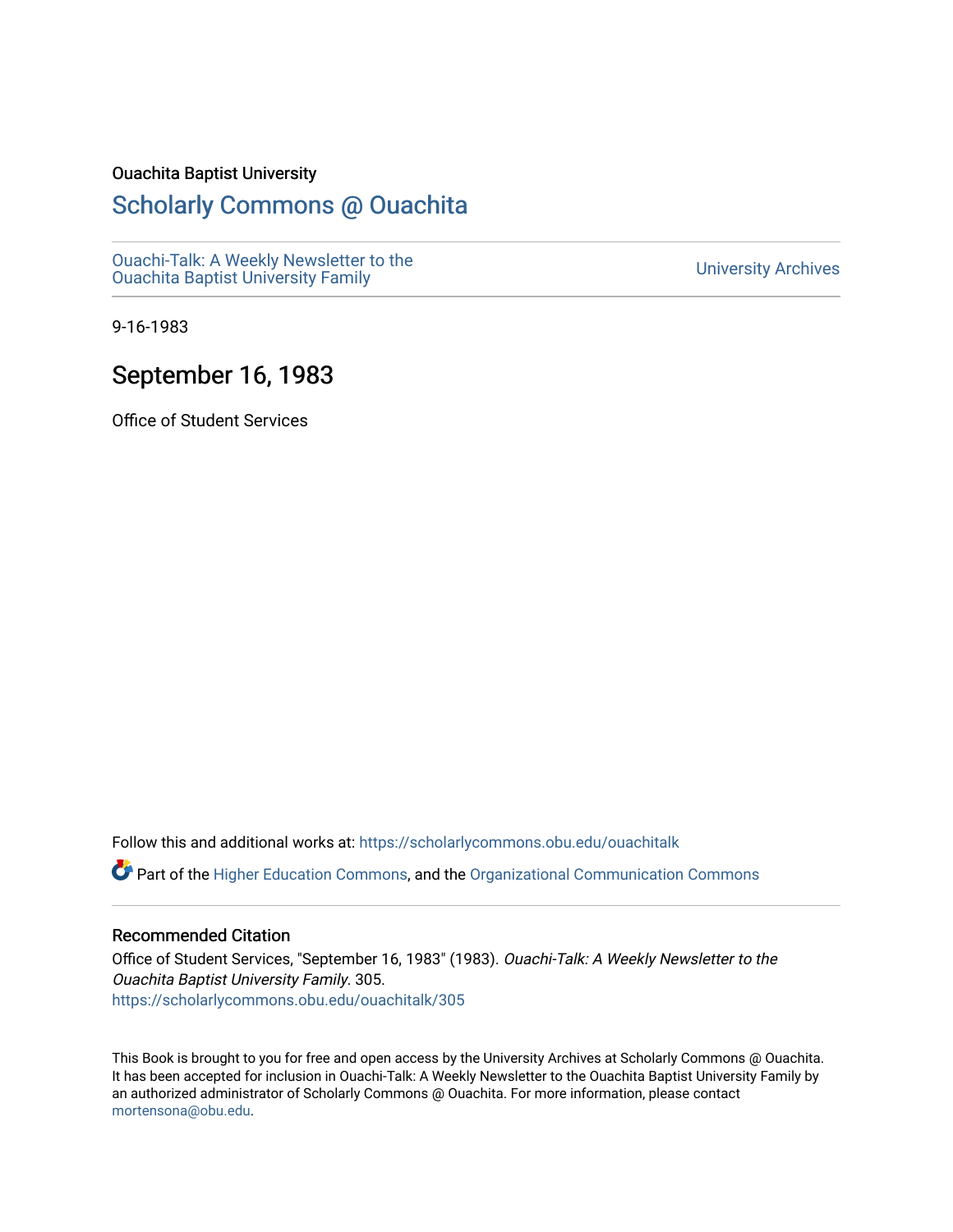A *WEEKLY NEWSLETTER TO* THE *OUACHITA BAPTIST UNIVERSITY*  FAMILY FROM THE OFFICE OF THE DEAN OF STUDENTS

 $\boxed{L}$ 

Vol. VII No. 3, Sept. 16, 1983



Leon C. Martel

*"Where is T echnolagy Leading Us?'* 

The Joint Educational Consortium Lecture·Forum Series for 1983·84

*Theme: •Technology and Human Values"* 

Russell Fine Arts Auditorium Henderson State University

Tuesday. September 20, 1983 800 P.M.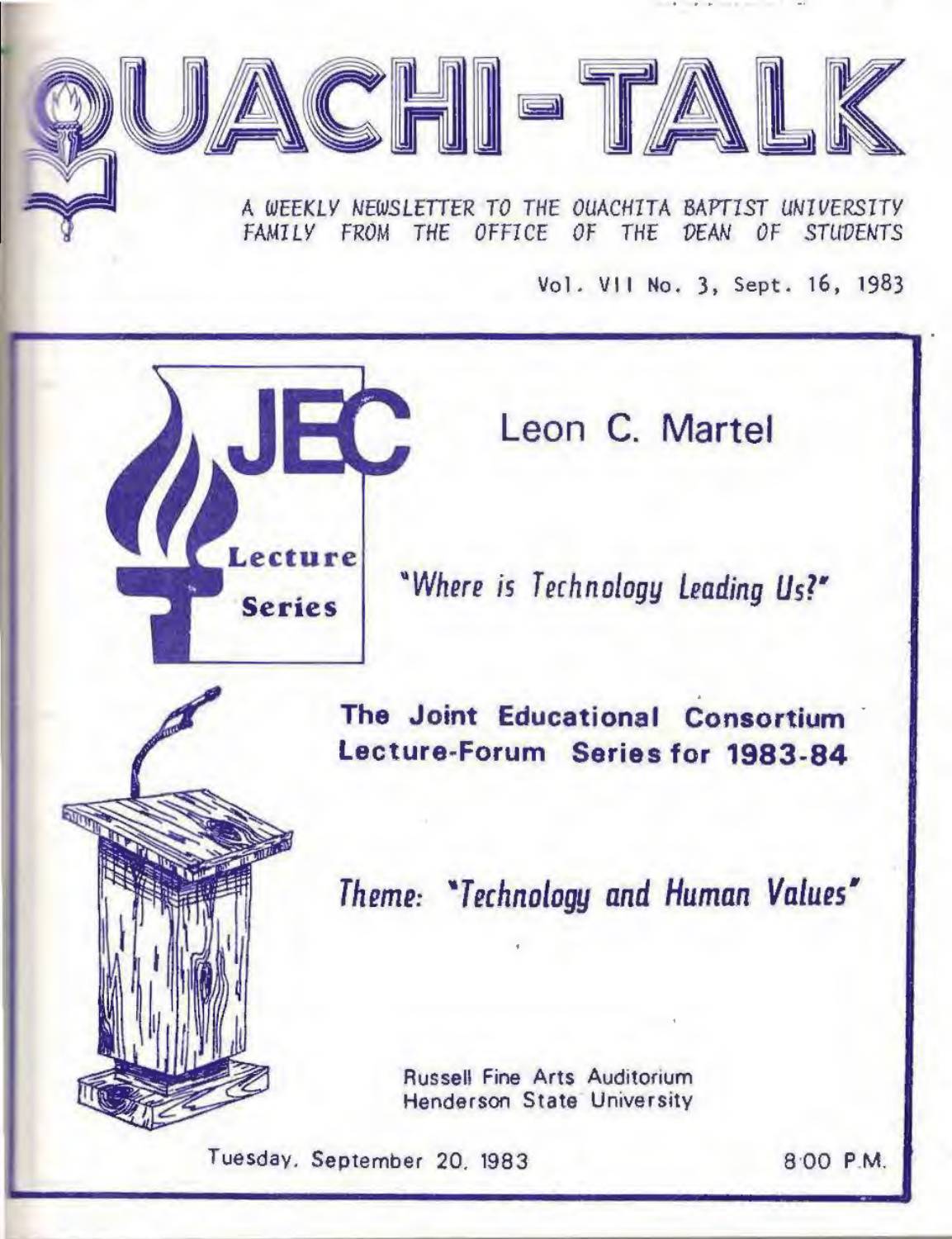## **OBU PARKING**

If you own a vehicle and park It on an OBU lot, please make sure that you lock it whenever you leave it. This Is a good habit to help protect your propertyllll





## **SCHOLARSHIP!**

A scholarship is available for students going Into the area of public health. Applications are available In the Student Financial Aid Office. Requirements are as follows:

- 1. An official college transcript.
- 2. a letter of recommendation from your major professor.
- 3. An explanation In 150 words or less Including: a. Your goals in Public Health field. b. Why you want APHA Scholarship. c. any past Public Health experlence.

# **CHAPEL**



On Tuesday, September 20th, Chapel will be lead by Steve and Tina Phillips, as they and various students perform Chrlstian Drama.

# **LOST & FOUND**

If you loose any personal item please report this loss to the Dean of Students office. Each year we accumulate many watches, keys, textbooks, glasses, jewelry, etc. which are not clained .

# **WEIGHT WATCHERS**

The weight Control group meets each Monday from 6:00-7:00 p.m. at the Health Service, Room 207, Flenniken Memorial Hall.

This group Is designed for weigh in, goal setting, discussion and support. For further Information, please call Maggi Payne at the Health Service, ext.  $244$  between  $9:00$  a.m. and 1:00 p.m.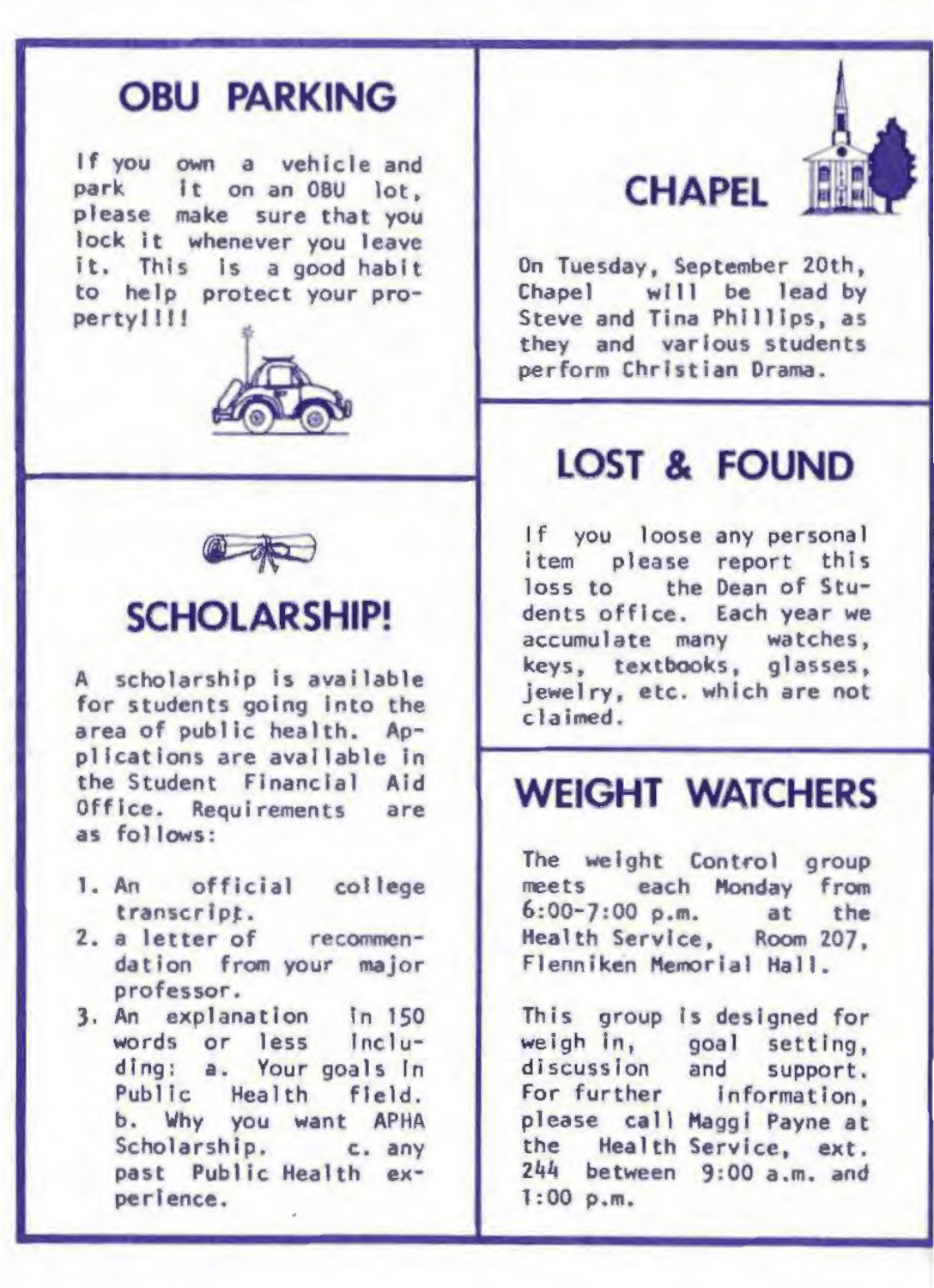## **UP-COMING EVENTS**

Sunday, September 18 SELF Movie: "Firefox," MH, 9:00 p.m. Guest Recital: David Wehr, pianist, MFAC Recital Hall, 3:00 p.m.

Monday, September 19 Administrative Council Luncheon. BW Den. 12:00 noon Mini sterial Alliance: Dean Dixon, Speaker, BBB, 7:30 Clark County Fair Queen Pageant, MH,

Tuesday, September 20 JEC Lecture: Leon Martel, Russell Fine Arts Center, HSU, 8:00 p.m. Volleyball: OBU ys. UAPB, (here), 6:30 p.m. JEC Lecture: Leon Martel, ESC Formal Lounge, 4:00 p.m. Junior Class Prayer Breakfast: BW Alumni, 7:15a.m. Ameri can Home Economics Association, Home Economics House, 5:30 p.m. Black American Student Society Introductory Meeting, BBB 128, 6:30 p.m. RA's meeting, BW Alumni Room, 5:00 p.m.

Wednesday, September 21 Faculty Colloquium: Dr. Joe Jeffers, ESC Faculty Lounge, 12:00 noon

Thursday, September 22 Pep Rally: ESC Plaza, 6:30 p.m.

Friday, September 23 Student Senate Retreat Lake Nixon, Leave at 2:00 p.m. Second Century Banquet, Sponsored by OBU Development Office, Dr. Mike Arrington Speaker: "A History of Ouachita," ESC Banquet Room, 6:30 p.m.

Saturday, September 24 Student Senate Retreat Football: OBU vs. Texas Lutheran, Seguin TX, 2:30 p.m. Soccer: OBU vs. Ft. Smith Vietnamese, (here), 2:00 p.m.